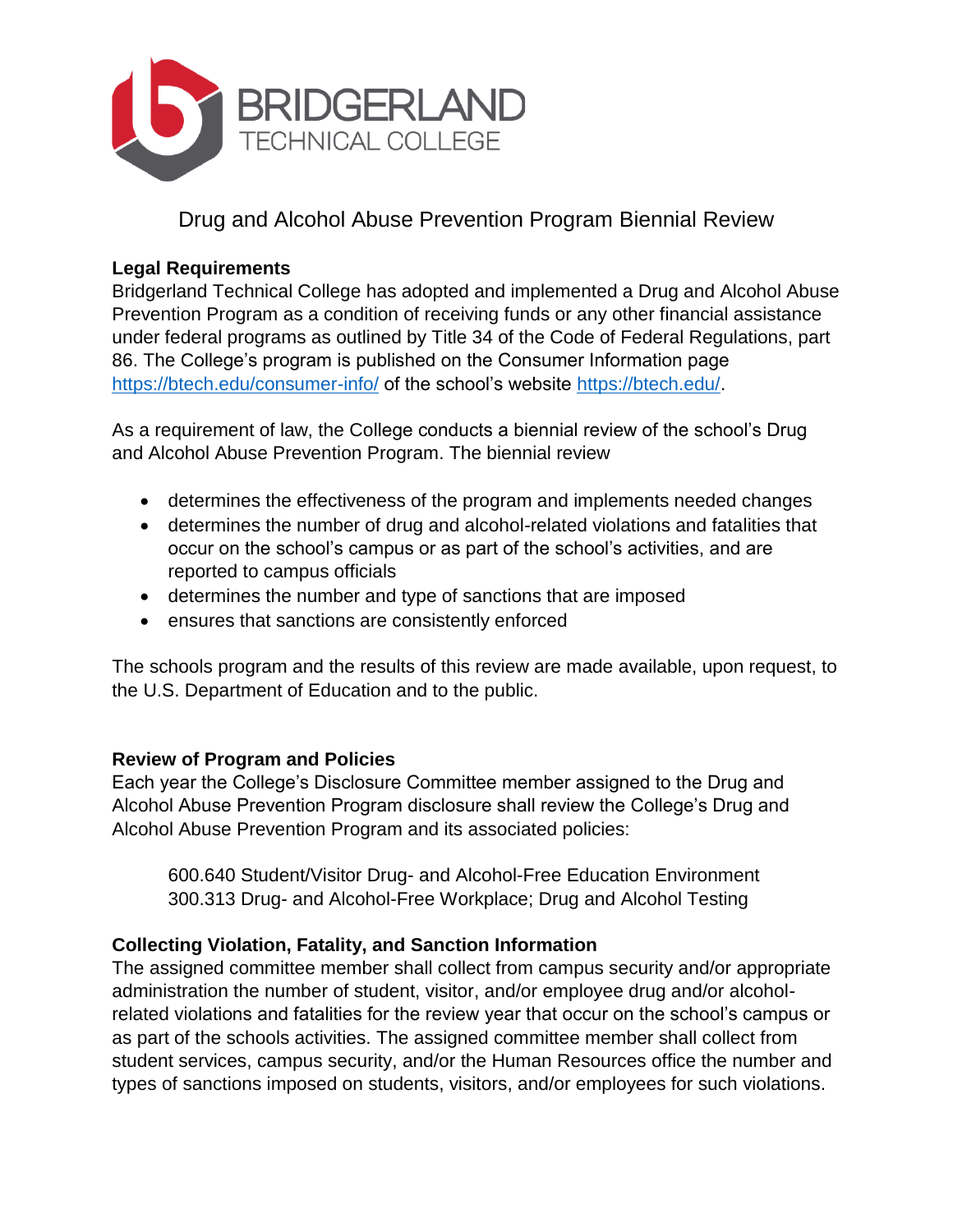## **Measuring Effectiveness and Implementing Needed Changes**

Effectiveness of the program is a measure of how well the program works to prevent drug and alcohol abuse by students and employees. The assigned committee member shall collect from student services the number of students enrolled for the review year; and collect from the Human Resources office the number of employees employed during the review year. Effectiveness of the program will be calculated by dividing the number of student and/or employee violations by the number of students enrolled and/or employees employed for each category. The resulting number is the effectiveness percentage. Any significant change to the percentage from year to year will be evaluated and any needed changes to the program will be made.

Additionally, imposed sanctions against students and/or employees shall be evaluated against program and policy requirements to ensure consistency of enforcement. Any inconsistencies will be evaluated and any needed changes to the program will be made.

## **Inclusions and Publication**

The biennial review shall include the numbers collected, the measure of effectiveness, and a summary of the number and types of sanctions imposed. This information shall be reported separately for students, visitors, and employees. The results of the biennial review are posted on the College's Consumer Information webpage.

## **Definitions**

- **Assigned committee member** the colleges Disclosure Compliance committee assigns individual members responsibility for a specified disclosure(s). The name and contact information for the current committee member assigned to the Drug and Alcohol Abuse Prevention Program disclosure and it's Biennial Review may be requested from the contact(s) identified in the disclosure entitled Contact Information for Assistance in Obtaining Institutional or Financial Aid Information located on the schools Consumer Information webpage
- **Employee** any person who is employed by the college. An **Employed** person is anyone who is on the College's payroll
- **Fatality** a person's death resulting from program violations
- **Program** herein refers to the College's Drug and Alcohol Abuse Prevention Program
- **Review year(s)** the two most recently completed fiscal years following the last review. At a minimum, a review shall be conducted biennially (every other year)
- **Sanctions** disciplinary action taken against individuals for program violations
- **School campus/school activities** are defined by College policies associated with the program. May also be described as college premises or school property
- **Student** any person who is enrolled in any of the college's courses or programs. **Enrolled** students are those who are included in the yearly enrollment numbers reported to the college's governing body
- **Violations** drug and alcohol related offenses that occur on the school campus and/or at school activities. These violations are described in the programs Standards of Conduct